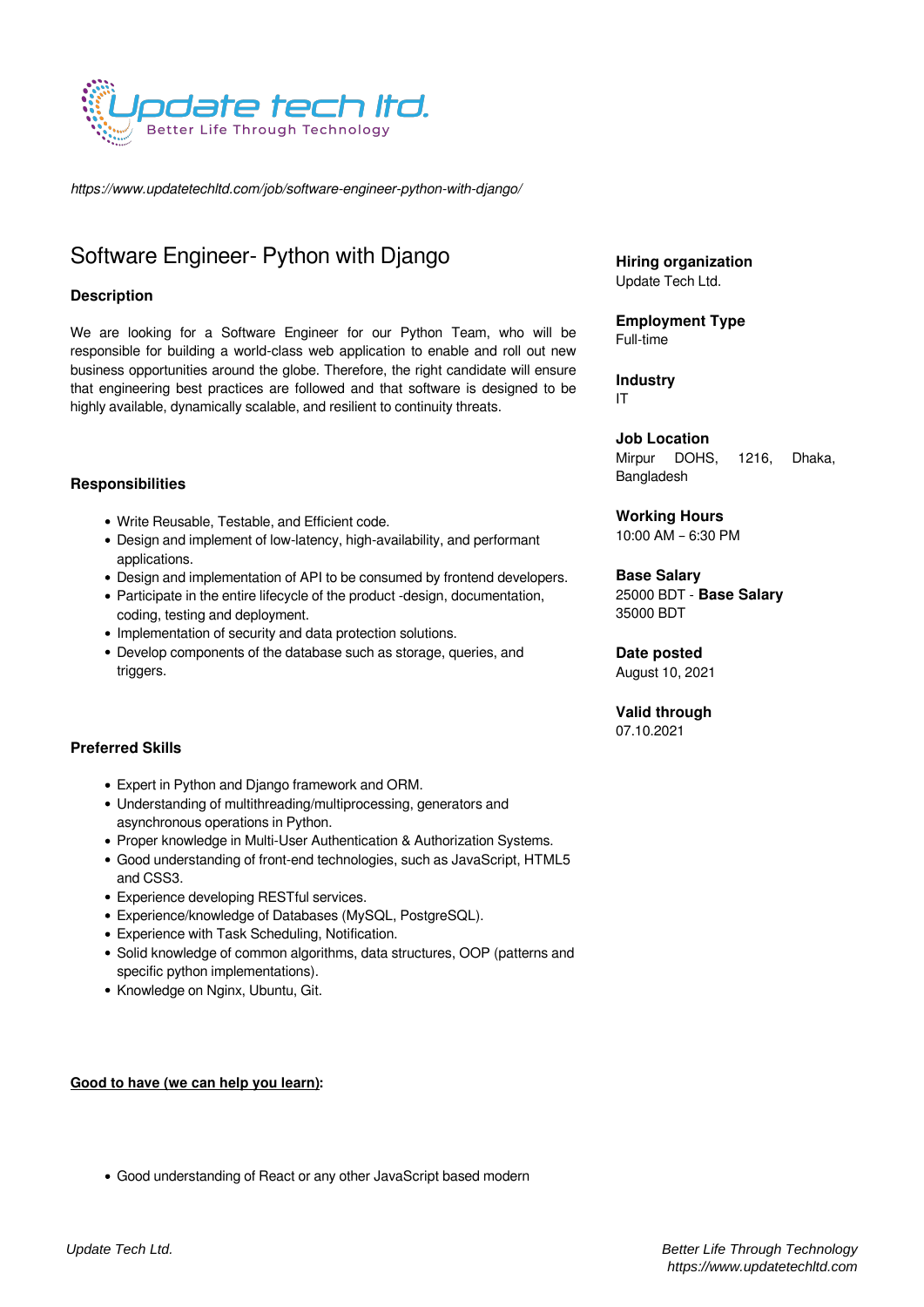frontend frameworks

- Experience of service-based architecture & multi-tier architecture.
- Knowledge about Broadcasting, Event & Listener.

#### **Experience Requirements**

- 1+ years of experience with Python programming in Django framework.
- Priority will be given to who has experience on ERP/Accounting Software.

# **Educational Requirements**

B.Sc./ M.Sc. in Computer Science & Engineering from any reputed University or equivalent practical experience.

#### **Employment Benefits**

- Regular working hours: 8 hours/day, 5 days a week (Sunday to Thursday)
- Office Time: 10am to 6:30pm.
- All the public holidays as declared by Bangladesh Government.
- Annual performance evaluation and increment.
- Lunch & Snacks from the office.

#### **Contacts**

# **Job Location:** Mirpur DOHS, Mirpur-12, Dhaka.

**Deadline:** 20th August 2021.

**Send CV to:**

**[contact@updatetechltd.com](mailto:contact@updatetechltd.com)**

*Please note that*: